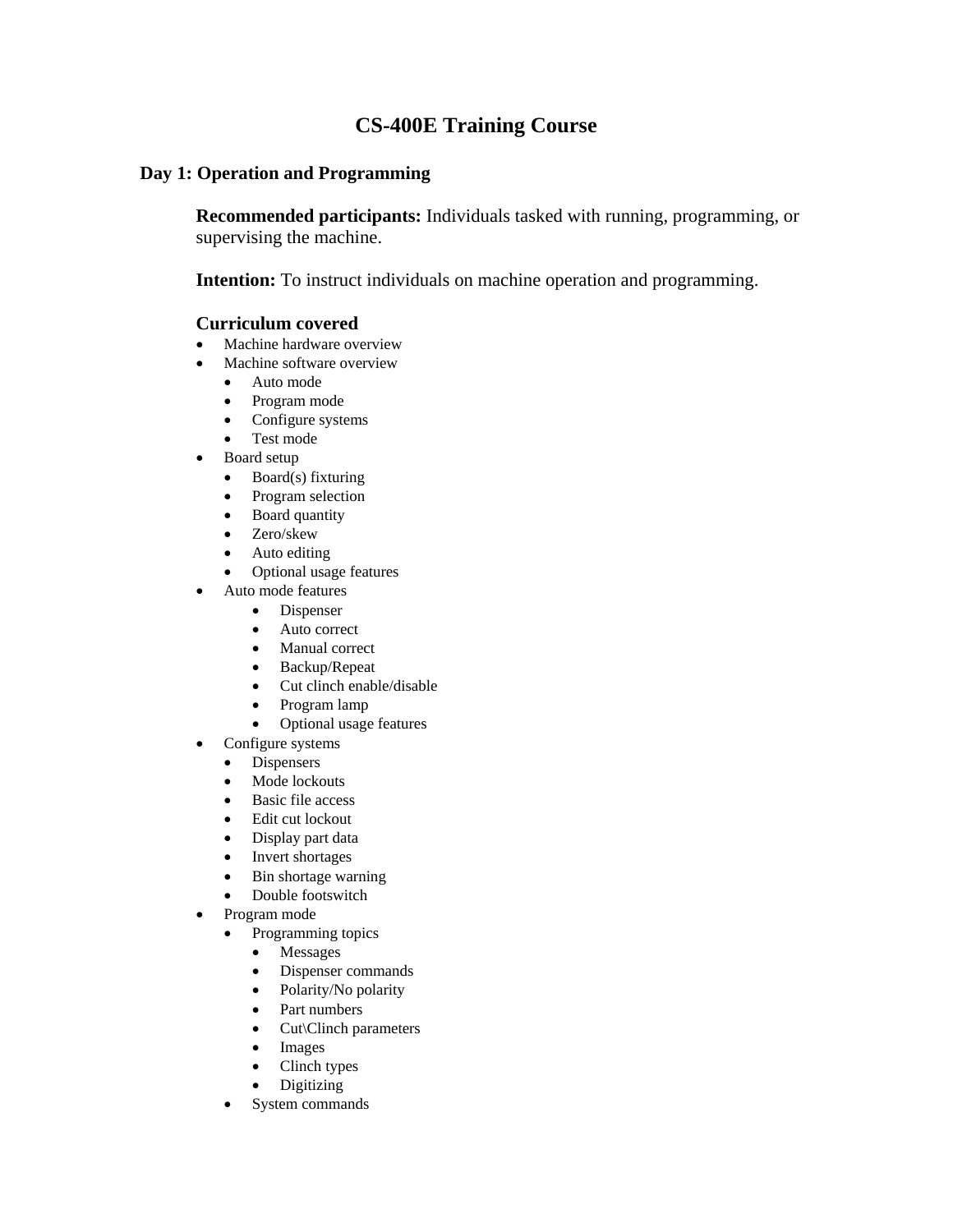# **Day 2: Machine Calibration/Maintenance**

**Recommended participants:** Individuals tasked with calibration and maintenance of the machine.

**Intention:** To train personnel on how to replace wearable items and calibrate machine to specification. Lubrication and cleaning of machine at various time intervals.

## **Curriculum covered**

- Table top and board fixture removal
- Cutter replacement
- Motor replacement
- Pin height adjustment A guage
- Cam synchronization B guage
- Cutter height adjustments guages 1-10
- Cut\Clinch top dead center
- Overall Cut\Clinch height
- Center of rotation
- Rotational zero
- VCD zero
- Clinch adjustment
- X/Y axis repeatability
- Projector light adjustment
- Cleaning
- Lubrication

#### **Day 3: Software Diagnostics and Electrical Systems**

 **Recommended participants:** Individuals tasked with the repair of the machine.

**Intention:** Overview of software diagnostics and electrical systems to aid in the troubleshooting of equipment.

#### **Curriculum covered**

- Test mode topics
	- Limit switches
	- Photos<br>• Optical
	- Optical sensor calibration
	- Touch screen calibration
	- Monitor sensitivity
	- Dispenser testing
	- Dispenser calibration
- Machine power requirements